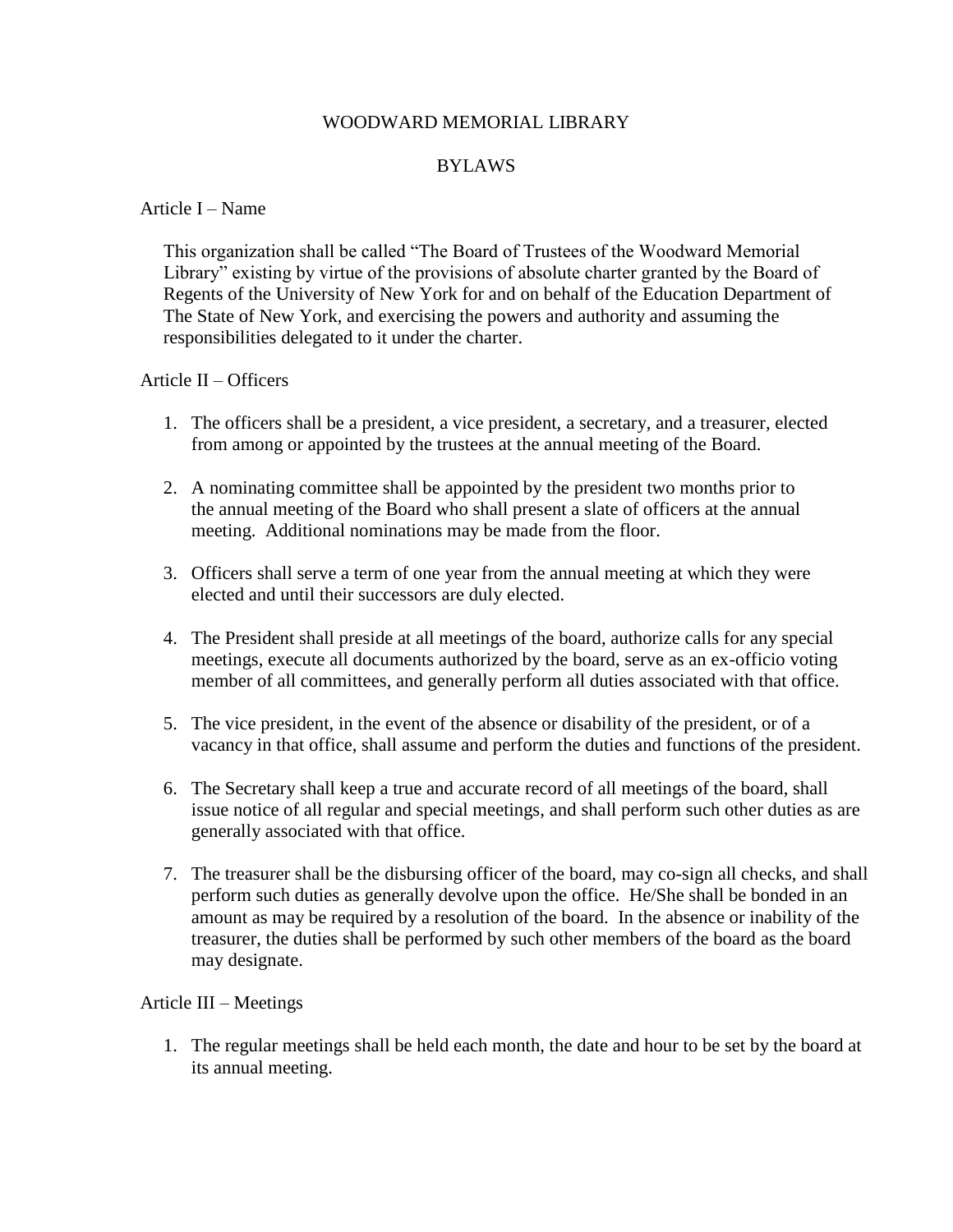- 2. The annual meeting, which shall be for the purpose of the election of officers and the adoption of the annual report, shall be held at the time of the regular meeting in July of each year.
- 3. The order of business for regular meetings shall include, but not be limited to, the following items which shall be covered in the sequence shown as far a circumstances shall permit:
	- (a) Roll call of members
	- (b) Disposition of minutes of previous regular meeting and any intervening special meeting
	- (c) Financial Report and Approval of Expenditures
	- (d) Director's report
	- (e) Action on bills
	- (f) Committee reports
	- (g) Communications & Correspondence
	- (h) Unfinished business
	- (i) New business
	- (j) Public presentation to or discussion with the board
	- (k) Adjournment
- 4. Special meetings may be called by the secretary at the direction of the president, or at the request of three members, for the transaction of business as stated in the call for the meeting.
- 5. A quorum for the transaction of business at any meeting shall consist of three members of the board present in person.
- *6.* Conduct of meetings: Proceedings of all meetings shall be governed by *Robert's Rules of Order.*
- 7. Vacancies among the officers shall be filled at an election at a regular meeting, and a majority vote of the Trustees shall be necessary to an election.

Article IV: Library Director and Staff

1. The board shall appoint a qualified library director who shall be the executive and administrative officer of the library on behalf of the board and under its review and direction. The director shall recommend to the board the appointment and specify the duties of other public library employees and shall be held responsible for the proper direction and supervision of the staff, for the care and maintenance of library property, for adequate and proper selection of books and other library material in keeping with the stated policy of the board, for the efficiency of library service to the public, and for its financial operation within the limitations of the budgeted appropriation. In the case of part-time or temporary employees, the director shall have interim authority to appoint, without prior approval of the board, provided that any such appointment shall be reported to the board at its next regular meeting.